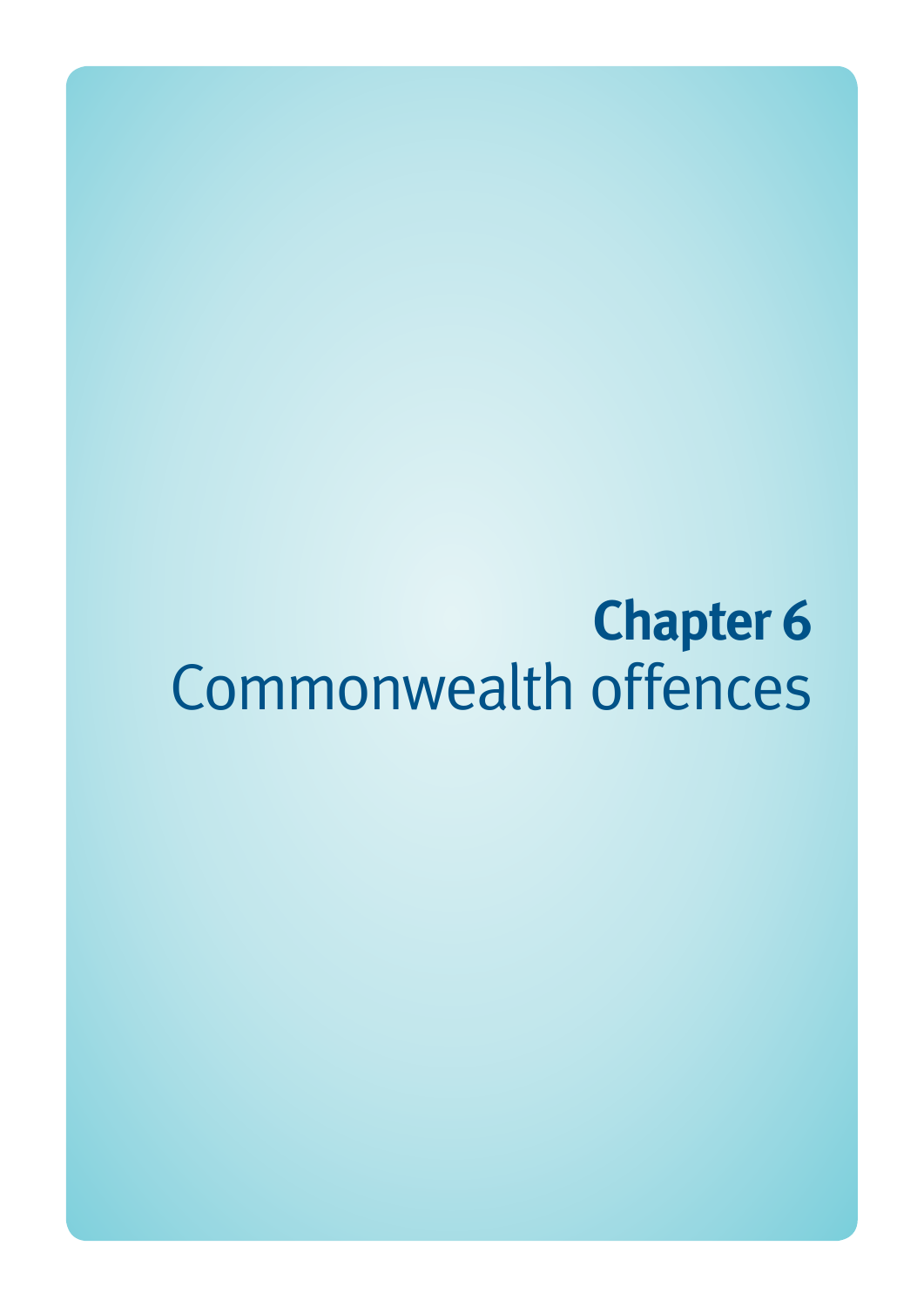# **Chapter 6—Commonwealth offences**

# **A. Introduction**

# **6-1 Overview**

As a duty lawyer, you should be aware of the following matters in relation to Commonwealth offences.

State courts exercise Commonwealth jurisdiction. State courts have the power to deal with people charged with Commonwealth offences (*[Judiciary Act 1903](http://www.comlaw.gov.au/Current/C2012C00176)* (Cth), s 58). The state laws regarding procedure and evidence, remand time and bail generally apply (Judiciary Act, ss 68 and 79).

The *[Bail Act 1980](http://www.legislation.qld.gov.au/LEGISLTN/CURRENT/B/BailA80.pdf)* (Qld) applies if a person is charged with a Commonwealth offence (Judiciary Act, s 68(1)). Section 15 of the *[Crimes Act 1914](http://www.comlaw.gov.au/Current/C2012C00416)* (Cth) gives a court of summary jurisdiction power to remand the defendant in custody or release them on bail on a recognisance if it becomes necessary or advisable to defer a case's hearing.

The Crimes Act (Cth) and the *[Criminal Code Act 1995](http://www.comlaw.gov.au/Current/C2012C00547)* (Cth) are the main pieces of legislation introducing procedural and offence provisions of general application. These provisions have been added to over the years.

The Commonwealth Director of Public Prosecutions conducts most Commonwealth prosecutions.

Many matters of evidence and procedure are dealt with directly by Commonwealth law to the exclusion of state law. One example is the *[Evidence Act 1995](http://www.comlaw.gov.au/Current/C2012C00518)* (Cth).

Sentencing under the Commonwealth jurisdiction normally occurs under ss 16–22A of the Crimes Act. Generally, a sentence under Commonwealth legislation leads to a conviction being recorded. The exception is where it can be argued that s 19B of the Crimes Act applies. You should be familiar with s 19B provisions and the leading case, *Commissioner of Taxation v Baffsky* (2001) 122 A Crim R 568 [\[2001\] NSWCCA 332](http://www.austlii.edu.au/au/cases/nsw/NSWCCA/2001/332.html), also discussed in *CEO Customs v Odesnik* [\[2010\] QMC 3](http://archive.sclqld.org.au/qjudgment/2010/QMC10-3.pdf).

If a court of summary jurisdiction (Crimes Act, s 4J) deals with an offence, the court may:

- deal with the matter if the offence relates to property, where the value does not exceed \$5000
- impose a prison sentence for a maximum of 12 months or a maximum fine of 60 penalty units, or both this applies where the offence is punishable by imprisonment for 5 years or less
- impose a prison sentence for a maximum of 2 years or a maximum fine of 120 penalty units, or both this applies where the offence is punishable by imprisonment for more than 5 years but no more than 10 years.

If a person is convicted of two or more Commonwealth offences against the same provision of a Commonwealth law, the court can impose one penalty for both or all the offences.

Usually, Commonwealth offences can be dealt with summarily only if they attract a maximum of 10 years, and both prosecutor and defendant agree to have the matters dealt with summarily.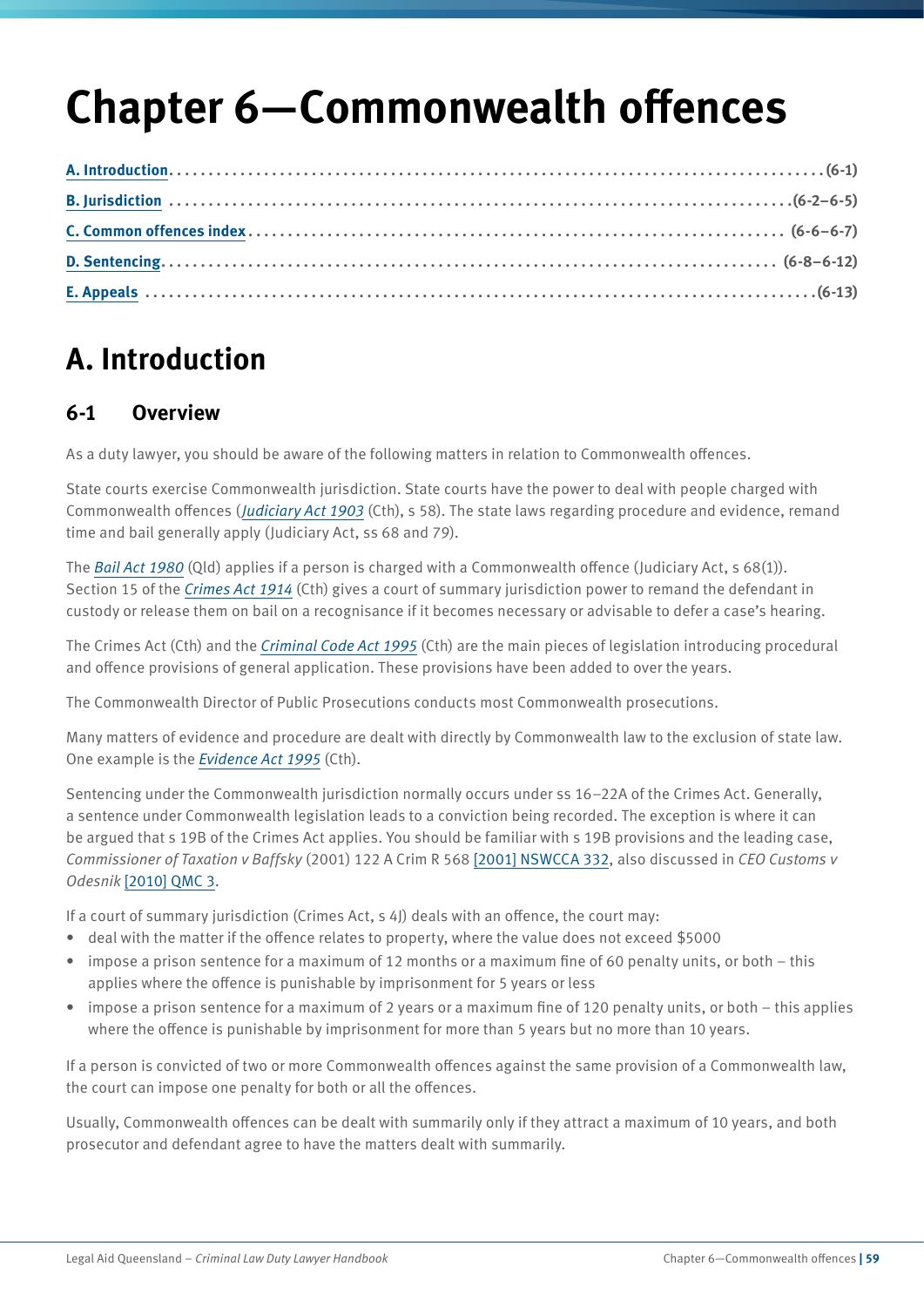In one exceptional case of possessing a controlled drug under s 308(1) of the Criminal Code (Cth), 'the person may be tried, punished or otherwise dealt with as if the offence were an offence against the law of the State' so that state sentencing options, such as drug diversion, are available.

A separate Commonwealth callover is held for Commonwealth criminal matters. '[Practice Direction No 22 of 2011'](http://www.courts.qld.gov.au/__data/assets/pdf_file/0007/109168/mc-pd-22of2011.pdf) deals with the procedure for Commonwealth criminal matters in the magistrates court.

Defences under the *[Criminal Code Act 1899](http://www.legislation.qld.gov.au/LEGISLTN/CURRENT/C/CriminCode.pdf)* (Qld) are not available in Commonwealth matters.

The *[Mental Health Act 2000](http://www.legislation.qld.gov.au/LEGISLTN/CURRENT/M/MentalHealthA00.pdf)* (Qld) does not apply to Commonwealth offences. Sections 20BS–BY of the Crimes Act (Part 1B, Division 9) provide special sentencing alternatives for persons suffering from mental illness or intellectual disability. Such matters are likely to require more representation than you, as the duty lawyer, can provide.

There is no concept of parole release dates in Commonwealth matters. There are only imprisonment sentences that can be suspended immediately (Crimes Act, s 20(1)(b)) or after an imprisonment period has been served (Crimes Act, ss 19AC–AF).

# **B. Jurisdiction**

### **6-2 Dealing with offences—summarily or on indictment**

Generally, Commonwealth offences can be dealt with summarily only:

- if they attract a maximum of 10 years (and no contrary intention is expressed or implied), and
- both prosecutor and defendant agree to dispose of the matters summarily.

Indictable offences are offences that are punishable by imprisonment for more than 12 months. Such matters can still be dealt with summarily if prosecutor and defendant agree.

Summary offences are offences that are either punishable by imprisonment for 12 months or less, or not punishable by imprisonment (Crimes Act, ss 4G, 4H and 4J).

# **6-3 Time for commencing prosecutions**

Prosecutions for offences against Commonwealth laws may be commenced within the following timeframes:

- no time limitation for offences where the maximum imprisonment for a first offence exceeds six months
- one year after the offence was committed for offences where the maximum imprisonment is six months or less
- one year also for offences where punishment is a pecuniary penalty and no imprisonment (Crimes Act, s 15B).

# **6-4 Party offences**

'Any person who receives or assists another person, who is, to his knowledge, guilty of any offence against a law of the Commonwealth, in order to enable him or her to escape punishment or to dispose of the proceeds of the offence shall be guilty of an offence' (Crimes Act, s 6).

# **6-5 Defences**

'Where a provision of a law of the Commonwealth provides a defence to a particular offence, the provision does not, unless the contrary intention appears, prevent the use of any defence that is otherwise available' (Crimes Act, s 4L).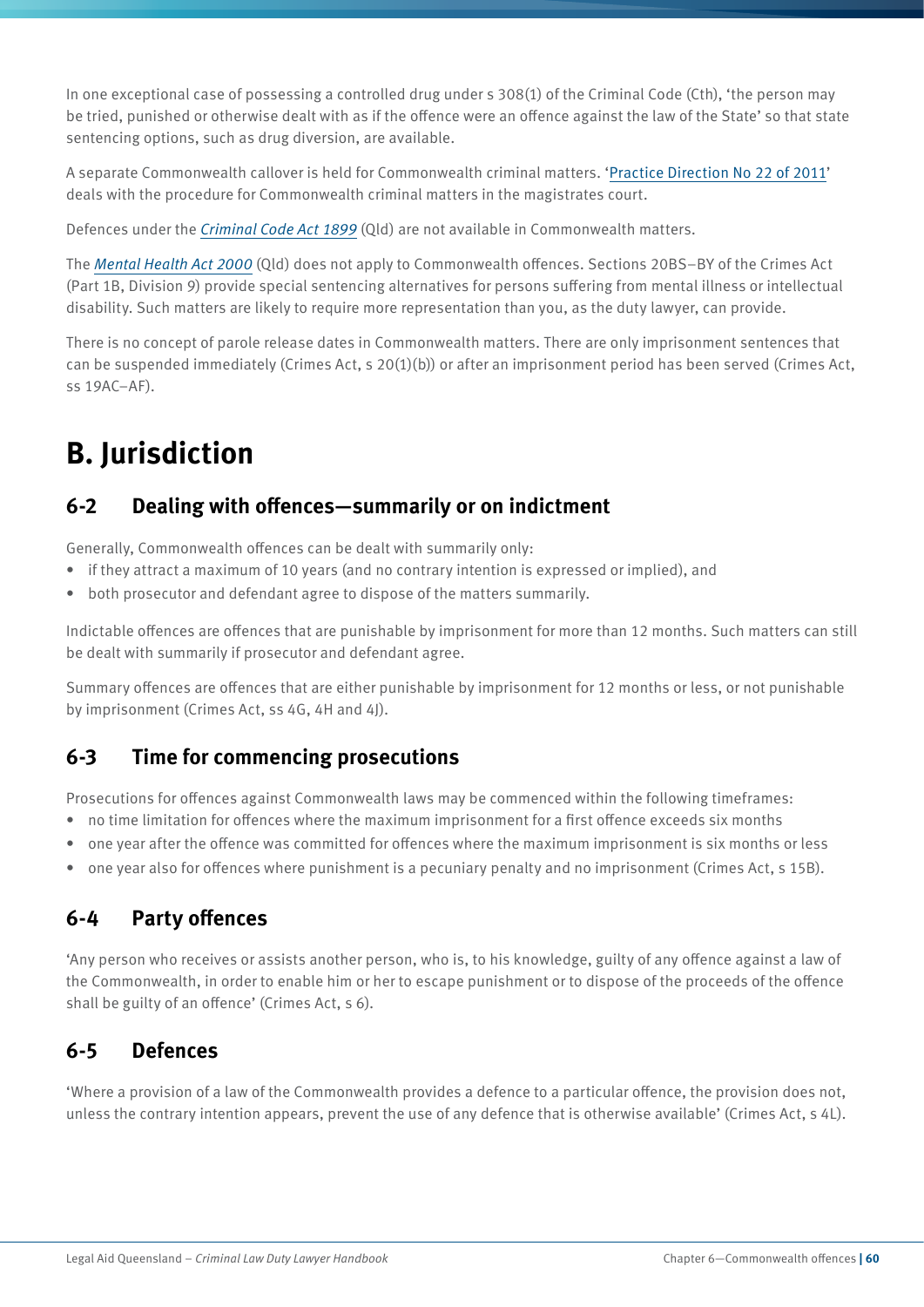# **C. Common offences index**

# **6-6 Common offences a duty lawyer may encounter**

If a matter is proceeding by way of a guilty plea, you will need to know the sentencing provisions under the Crimes Act. In many cases, the Commonwealth Director of Public Prosecutions may provide a schedule of comparative cases that indicates the range of sentences that you could seek.

#### **Centrelink fraud**

You would normally deal with these matters in a duty lawyer session unless:

- there is a dispute with the statement of facts
- the amount of fraud involves the prospect of imprisonment
- the client requires or seeks an order for no conviction to be recorded under s 19B of the Crimes Act.

In these situations, you should seek an adjournment to obtain evidence to support the case.

Prosecutions for Centrelink fraud fall under s 135.2 of the Criminal Code (Cth).

#### **People smuggling matters under ss 232–233 of the** *Migration Act 1958* **(Cth)**

You are unlikely to deal with these matters except in bail matters, or while obtaining separate representation or acting as agent on a mention for the lawyer briefed in the matter.

There may be cases of utilising or presenting false documents under ss 234, 235 or 236 of the *[Migration Act 1958](http://www.comlaw.gov.au/Current/C2012C00331)* (Cth). Here, you must assess whether the complexity of these matters requires an adjournment for separate representation.

#### **Aviation offences or 'Carrying weapons or prohibited goods on an aircraft or through a screening point before boarding the aircraft'**

Prohibited goods can include fireworks, gas canisters or rechargeable batteries. Items are deemed prohibited goods under the *[Aviation Transport Security Act 2004](http://www.comlaw.gov.au/Current/C2012C00489)* (Cth) and *[Aviation Transport Security Regulations 2005](http://www.comlaw.gov.au/Current/F2010C00817)* (Cth).

Note: The Aviation Transport Regulations also cover situations such as jokes about bombs in luggage. Such matters are deemed complex, as they amount to threats to aviation and may involve prosecution submissions of actual imprisonment. You should have such charges adjourned for separate representation.

#### **Telecommunication offences relating to carriage services**

These offences are dealt with under Part 10.6 Subdivision C of the Criminal Code (Cth) (ss 474.14–474.18). They involve matters such as 'Improper use of carriage services' (s 474.17):

'A person is guilty of an offence if:

- (a) the person uses a carriage service; and
- (b) the person does so in a way (whether by the method of use or the content of the communication or both) that reasonable persons would regard as being, in all the circumstances, menacing, harassing or offensive'.

The penalty for an offence against s 474.17 is three years imprisonment.

Telecommunication offences involving pornography or child pornography are likely to require separate representation, and may involve only bail and remand issues for the duty lawyer.

#### **Australia Post offences**

Major offences involving Australia Post are now dealt with under either ss 471.1–471.15 of the Criminal Code (Cth) or ss 85E–85ZA of the Crimes Act. The Australian Federal Police usually investigate these offences in conjunction with Australia Post officers.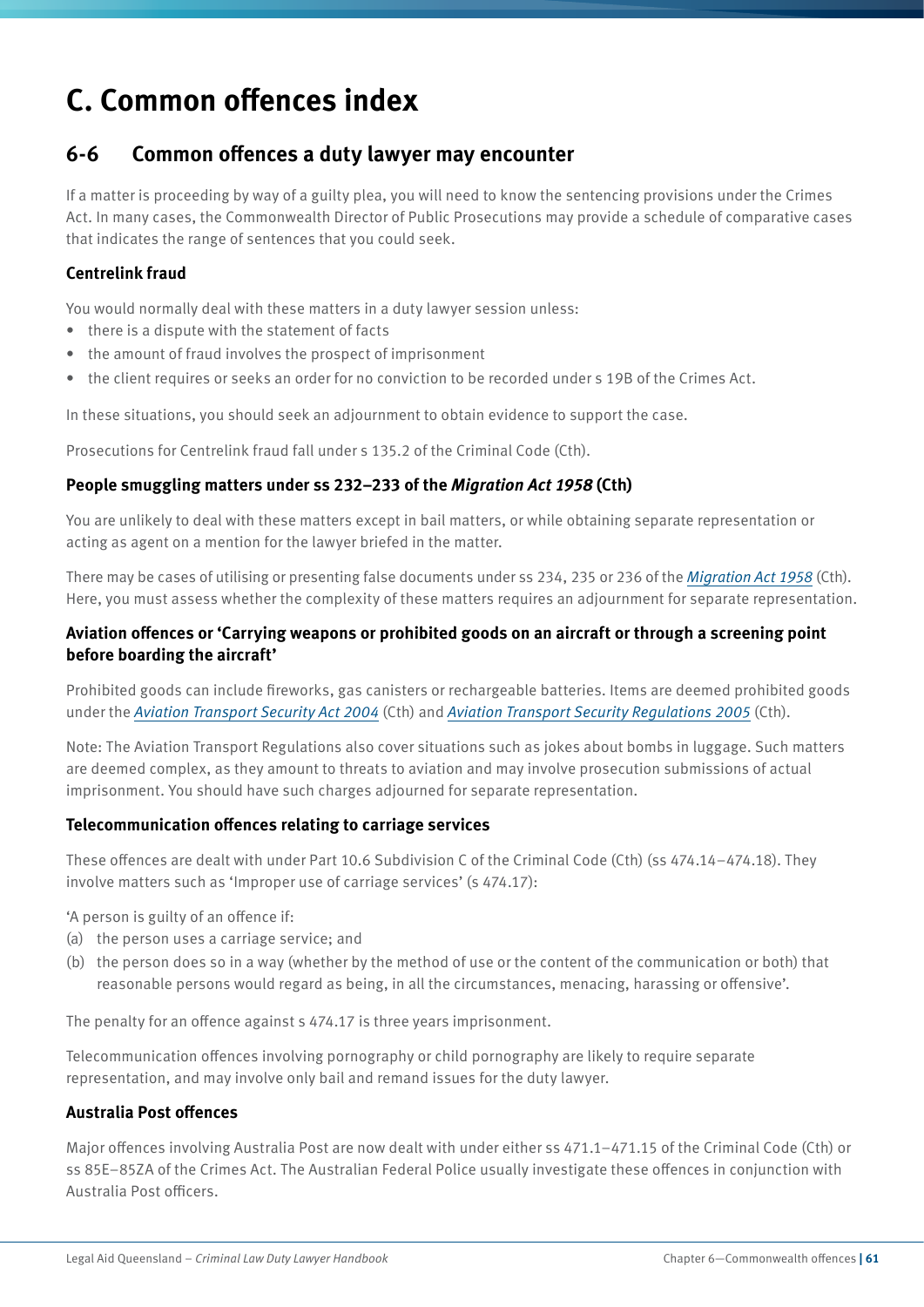As a duty lawyer, you can assess whether to deal with or remand the matter, depending on the facts and amounts involved. You should obtain the schedule of comparative sentences that the Commonwealth prosecutor is seeking to rely on if you intend to deal with the matter by way of a guilty plea. Sentencing falls under the Crimes Act.

#### **Commonwealth drug offences**

Generally, you would deal with matters under s 308.1 of the Criminal Code (Cth) (i.e. possession of a controlled drug) only where 'a person may be tried punished or otherwise dealt with as if the offence were an offence against the law of the State' so that state sentencing options such as drug diversion are available. The meaning of 'possession' is similar to that under the *[Drugs Misuse Act 1986](http://www.legislation.qld.gov.au/LEGISLTN/CURRENT/D/DrugsMisuseA86.pdf)* (Qld).

Most Commonwealth drug offences under the Criminal Code (Cth) are listed as 'serious' drug offences and beyond the duty lawyer's scope. The schedules of controlled, border controlled, marketable, commercial and trafficable amounts of the relevant drugs are listed in Chapter 9, Part 9.1 of the Criminal Code (Cth). These include importing or exporting narcotic drugs and related offences, such as possessing narcotic drugs that have been imported.

You are unlikely to deal with any of these charges except to consider issues of bail, secure longer term representation for the client or act as agent for a lawyer briefed in the matter.

#### **Crimes Act offences**

These include destroying or damaging Commonwealth property, forgery, uttering false pretences and false representations (imposition).

The types of offences that you may commonly encounter include offences of trespass under s 89 of the Crimes Act. This states that any 'person who, without lawful excuse…, trespasses or goes upon any prohibited Commonwealth land shall be guilty of an offence'. The penalty is 10 penalty units.

Another offence could be wilful damage under s 29 of the Crimes Act, which states that '[a]ny person who intentionally destroys or damages any property...belonging to the Commonwealth or to any public authority under the Commonwealth, shall be guilty of an offence'. The penalty is 10 years' imprisonment.

Note s 17B of the Crimes Act, which restricts prison sentences on certain minor offences, for which s 29 of the Crimes Act is specifically mentioned.

#### **Failing to lodge return form offences under the Bankruptcy Act, insolvency and trustee legislation or corporations law**

As a duty lawyer, you can usually deal with these matters, depending on their complexity. The sentences normally sought are hefty fines with the recording of a conviction.

Note: Failure to lodge tax returns is dealt with separately under specific callovers for the Australian Tax Office.

#### **Breach proceedings under ss 20A and 20AC of the Crimes Act**

These breach proceedings are for failure to comply with:

- probation conditions under ss  $19B(1)(d)(iii)$  or  $20(1)(a)(iv)$  of the Crimes Act
- community service conditions under s 20AB(1) of the Crimes Act, or
- recognisance proceedings conditions under any part of ss 19B(1)(d), 20(1)(a) or 20(1)(b) of the Crimes Act.

You should be aware that because breaches, particularly of s 20(1)(b) orders, involve the breaching of a prison term that was suspended, actual imprisonment is a possible outcome. You should adjourn such matters for separate representation.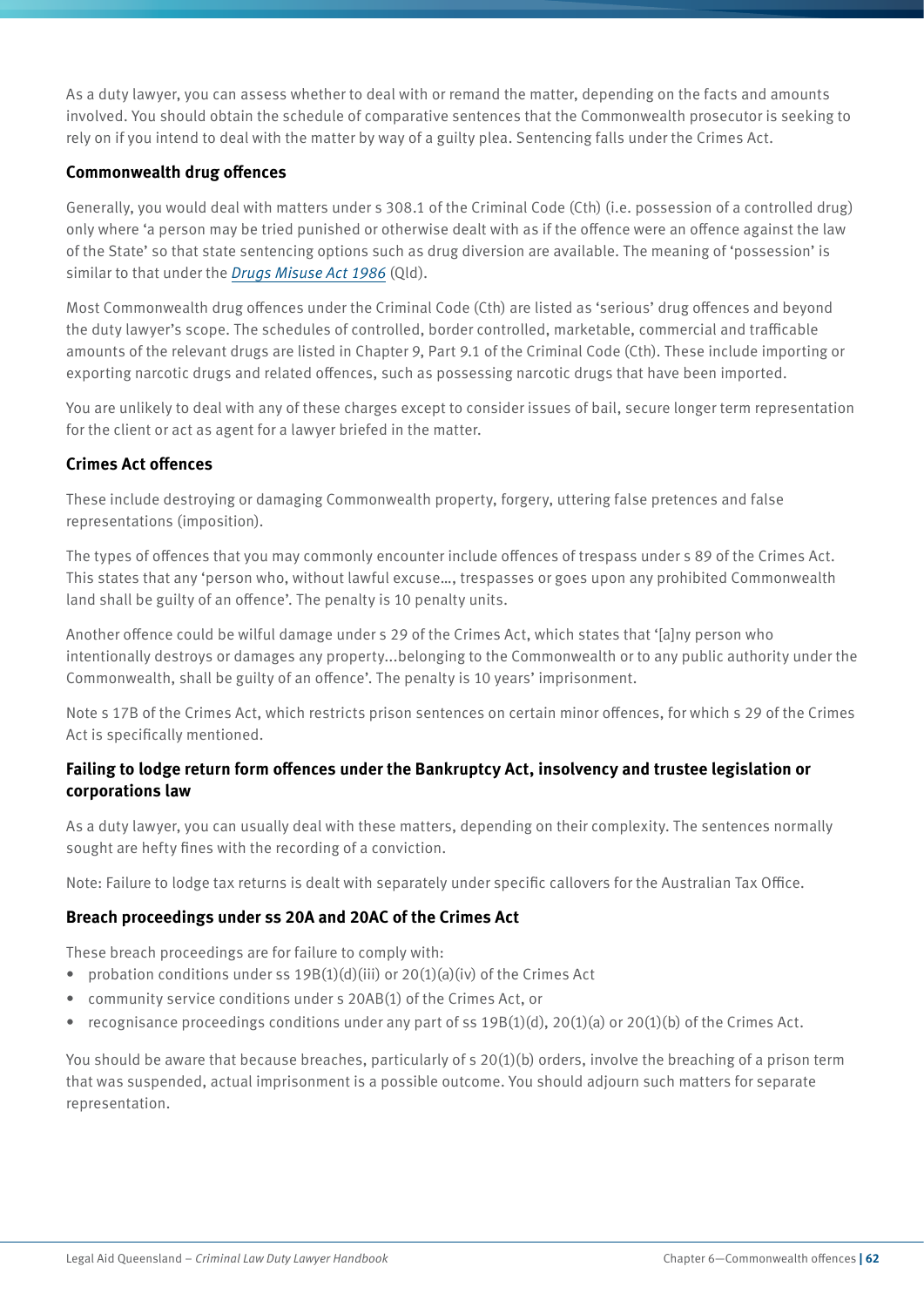#### **Customs Act offences**

The Australian Customs Service has an investigative arm that investigates breaches of criminal law in the regulation of the import of items into Australia and duty payment. Customs may now prosecute these matters separately from the Commonwealth callover. Sentences sought would be hefty fines and the recording of a conviction.

### **6-7 Defences**

You should be aware that a defence under the common law may be open to a defendant charged with an offence under any Commonwealth Act. This will be in addition to any statutory defence.

Section 4L of the Crimes Act states that '[w]here a provision of a law of the Commonwealth provides a defence to a particular offence, the provision does not, unless the contrary intention appears, prevent the use of any defence that is otherwise available'.

# **D. Sentencing**

### **6-8 Introduction**

Part 1B of the Crimes Act (ss 16–22A) now deals with sentencing. The general sentencing principles are contained in ss 16 and 17A.

Following are matters that a court will consider when passing sentence.

Section 16A of the Crimes Act states:

- '(1) In determining the sentence to be passed, or the order to be made, in respect of any person for a federal offence, a court must impose a sentence or make an order that is of a severity appropriate in all the circumstances of the offence.
- (2) In addition to any other matters, the court must take into account such of the following matters as are relevant and known to the court:
	- (a) the nature and circumstances of the offence;
	- (b) other offences (if any) that are required or permitted to be taken into account;
	- (c) if the offence forms part of a course of conduct consisting of a series of criminal acts of the same or a similar character—that course of conduct;
	- (d) the personal circumstances of any victim of the offence;
	- (e) any injury, loss or damage resulting from the offence;
	- (f) the degree to which the person has shown contrition for the offence;
		- (i) by taking action to make reparation for any injury, loss or damage resulting from the offence; or (ii) in any other manner;…
	- (g) if the person has pleaded guilty to the charge in respect of the offence—that fact;
	- (h) the degree to which the person has co-operated with law enforcement agencies in the investigation of the offence or of other offences;
	- (j) the deterrent effect that any sentence or order under consideration may have on the person;
	- (k) the need to ensure that the person is adequately punished for the offence;
	- (m) the character, antecedents, age, means and physical or mental condition of the person;
	- (n) the prospect of rehabilitation of the person;
	- (p) the probable effect that any sentence or order under consideration would have on any of the person's family or dependants'.
- '(3) Without limiting the generality of subsections (1) and (2), in determining whether a sentence or order under subsection 19B(1), 20(1) or 20AB(1) is the appropriate sentence or order to be passed or made in respect of a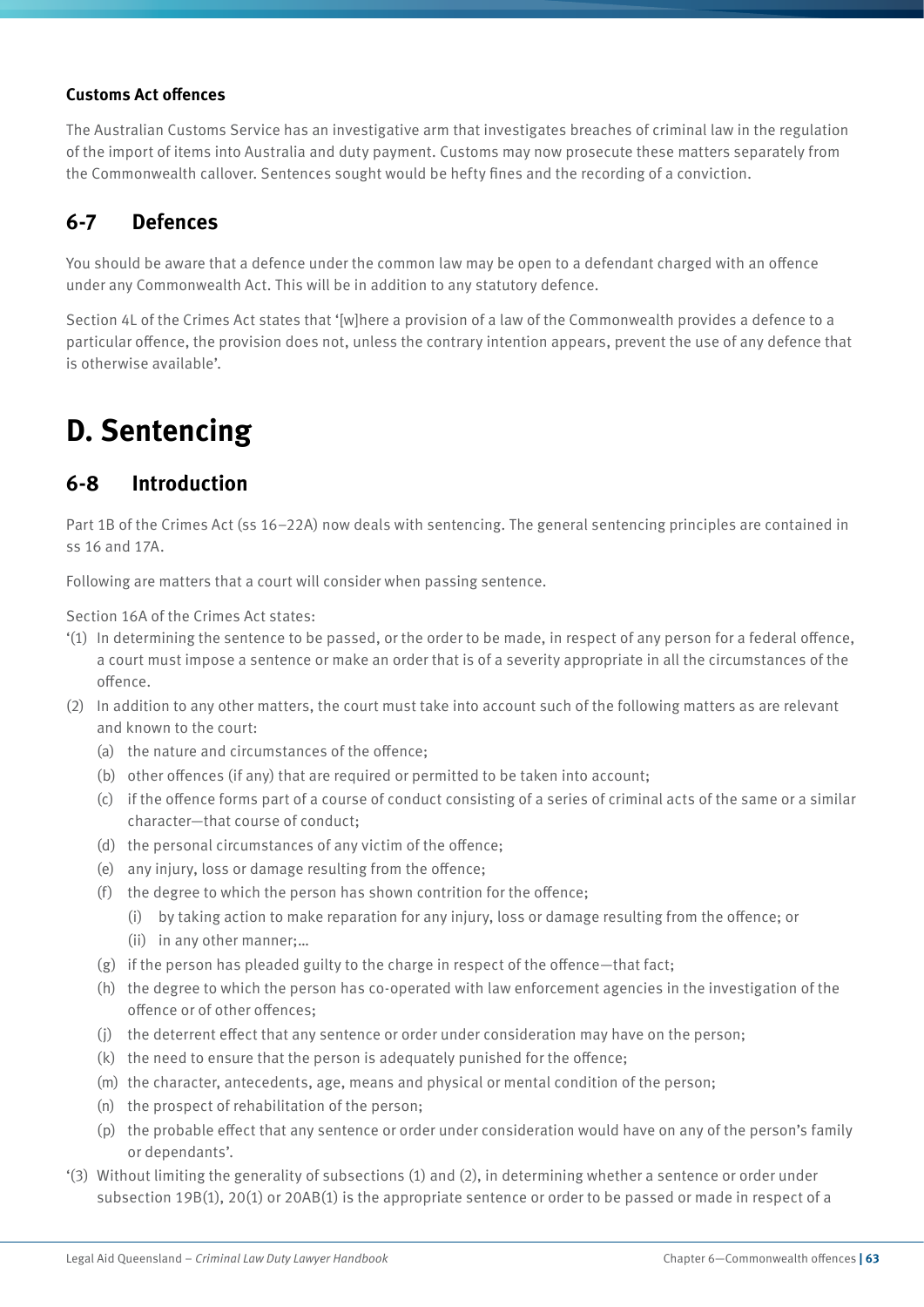federal offence, the court must have regard to the nature and severity of the conditions that may be imposed on, or may apply to, the offender, under that sentence or order'.

Section 17A states that a 'court shall not pass a sentence of imprisonment on any person…unless the court, after having considered all other available sentences, is satisfied that no other sentence is appropriate in all the circumstances of the case'.

Apart from various sentencing options, Part 1B also deals with matters such as parole, unfitness for trial, acquittal because of mental illness, and other provisions for people suffering from mental illness or intellectual disability.

# **6-9 Taking other offences into account**

Section 16BA provides for a procedure under which a court, when passing sentence for a federal offence or federal offences, can, with the prosecutor's and defendant's consent, take into account other offences that the defendant is believed to have committed and admits guilt of.

For example, the prosecution may have evidence of a large number of similar offences by a defendant (e.g. a series of fraudulent Centrelink claims resulting in several debts of overpayment prior to the court matters). In this case, the prosecution might elect to proceed on one charge only but give the defendant a list of others under s 16BA. The defendant might plead guilty to that one offence but, under that section, ask the court to take the others into account in passing sentence.

Where necessary, you should consult s 16BA for the precise requirements of the section.

An offence taken into account under this section must not be regarded as an offence of which the person has been convicted. However, the fact that the court has taken it into account can be referred to and proved, subject to the precise terms of s 16BA, in the same manner as the related conviction.

# **6-10 Sentencing options**

The sentencing options that may be available under the Crimes Act are:

- dismissal of charge without any conviction and with no conditions attached (s  $19B(1)(c)$ )
- discharge without conviction on certain conditions (s  $19B(1)(d)$ )
- conviction and release on certain conditions (s 20(1)(a))
- imprisonment with order for release on certain conditions, either immediately or after serving a specified part of imprisonment term (known as a recognisance release order) (s 20(1)(b))
- probation, as one of the conditions of an order under either ss 19B(1)(d), or 20(1)(a) or (b)
- community service (s 20AB)
- fines
- imprisonment, including, in some cases, the setting of a non-parole period
- fine option orders (s 15A)
- reparation (i.e. restitution) (s 21B)
- hospital orders for people suffering from mental illness (s 20BS)
- psychiatric probation orders for people suffering from mental illness (s 20BV)
- program probation order for people suffering from intellectual disability (s 20BY)
- summary disposition of people suffering from mental illness or intellectual disability (ss 20BU and 20BV).

Below are sentence options that may be relevant to a duty lawyer session. You should conduct more research for a more detailed analysis of sentencing options.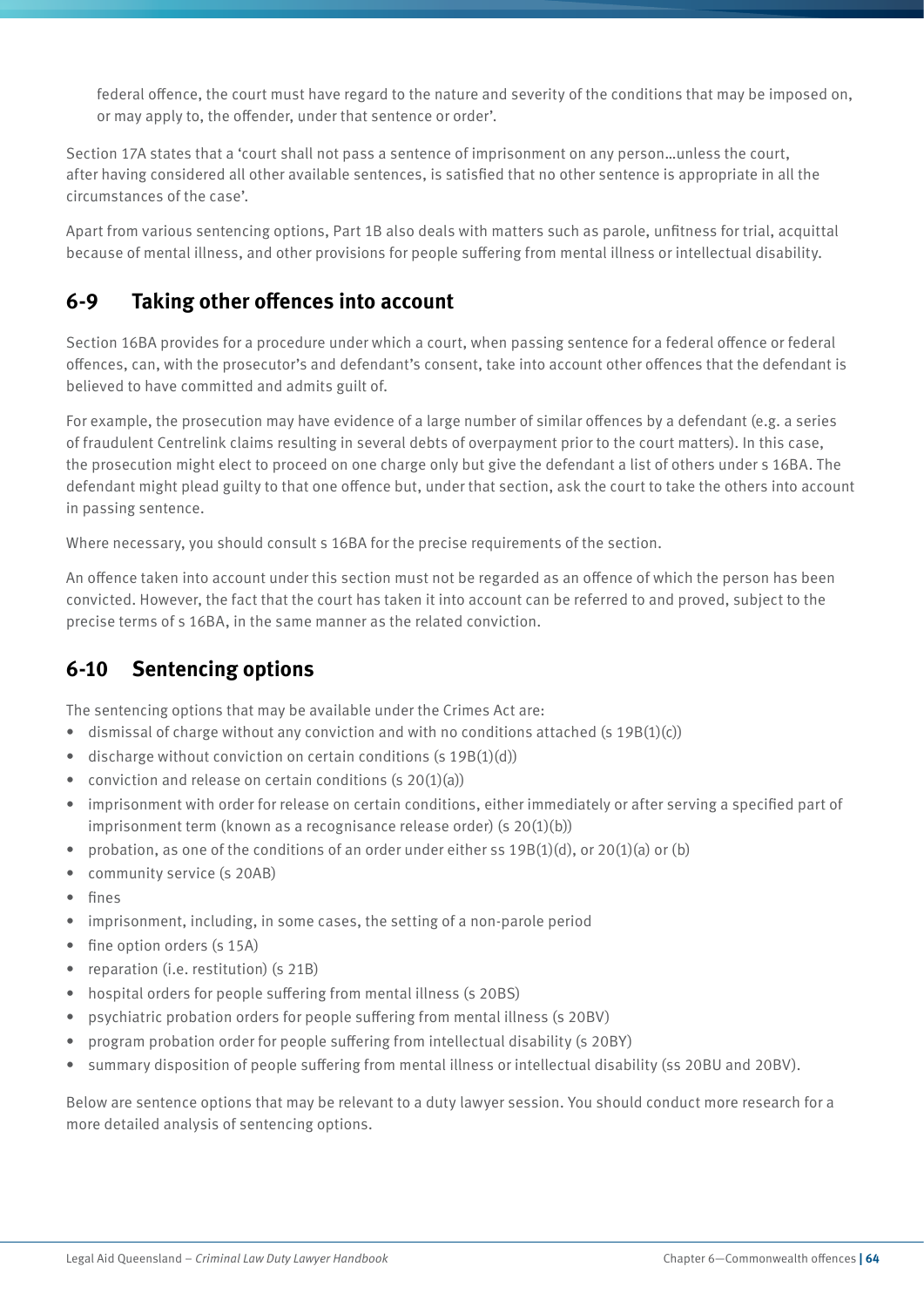#### **Dismissal of charge without conviction and with no conditions attached; discharge without conviction on certain conditions; probation as one of the conditions**

It is convenient to deal with the alternative orders that can be made under s 19B of the Crimes Act together. The criteria for each are the same and, whatever alternative is chosen, there is no conviction.

Section 19B(1)(b) sets out the following criteria:

- (b) 'the court is satisfied...that the charge is proved, but is of the opinion, having regard to:
	- (i) the character, antecedents, [cultural background,] age, health or mental condition of the person;
	- (ii) the extent (if any) to which the offence is of a trivial nature; or
	- (iii) the extent (if any) to which the offence was committed under extenuating circumstances;

that it is inexpedient to inflict any punishment, or to inflict any punishment other than a nominal punishment, or that it is expedient to release the offender on probation'.

If the court is so satisfied, it may:

- dismiss the charge. Note that this is a dismissal of the charge where the charge has been proved in contrast to where a charge is dismissed because it has not been proved. Also note that this is similar to an unconditional discharge under s 19 of the Penalties and Sentences Act, though the criteria are not identical
- discharge the person on certain conditions under s 19B(1)(d), which is similar to a conditional discharge under s 19 of the Penalties and Sentences Act. A conditional discharge will be for a fixed period of up to three years and one condition will be that the person demonstrate good behaviour for that period
- make a probation order. This is done by discharging the person on conditions, as described above, including a condition that the person will, during a specified period, be subject to the supervision of an appointed probation officer and obey all their reasonable directions. The period specified must not exceed two years.

You should be familiar with the cases that examine s 19B, i.e. *Commissioner of Taxation v Baffsky* (2001) 122 A Crim R 568 [\[2001\] NSWCCA 332](http://www.austlii.edu.au/au/cases/nsw/NSWCCA/2001/332.html), also discussed in *CEO Customs v Odesnik* [\[2010\] QMC 3](http://archive.sclqld.org.au/qjudgment/2010/QMC10-3.pdf).

#### **Contrast with s 19 of the Penalties and Sentences Act**

There is one important difference between s 19B of the Crimes Act and s 19 of the *[Penalties and Sentences Act 1992](http://www.legislation.qld.gov.au/LEGISLTN/CURRENT/P/PenaltASenA92.pdf)* (Qld). The use of the word 'or' at the end of paragraph (ii) of s 19B(1)(b) means that the criteria in (i), (ii) and (iii) (above) are alternatives only. It is not necessary for all three to be satisfied before the court can apply the section. This is reinforced by the use of the words '(if any)' in (ii) and (iii).

Section 19 of the Penalties and Sentences Act lists similar criteria but they are not alternatives and each criterion must be satisfied.

The most important effect of this is that offences do not necessarily have to be trivial for s 19B of the Crimes Act to apply (whereas they do for s 19 of the Penalties and Sentences Act).

#### **Conditional release after conviction; recognisance release order; probation as a condition**

Section 20 of the Crimes Act empowers a court to convict an offender and then:

- release the person on certain conditions without passing sentence (s  $20(1)(a)$ ), or
- sentence the person to an imprisonment term but order that the person be released on certain conditions either immediately or after serving a specified part of the term  $(s 20(1)(b))$ . This is known elsewhere in the Act as a recognisance release order, or
- make a probation order. This is done by discharging the person on conditions, including that the person will, during a specified period, be supervised by a probation officer appointed under the order and obey all their reasonable directions. The specified period must not exceed two years.

Section 19AC of the Crimes Act sets out circumstances in which a court must make a recognisance release order when it imposes a sentence or sentences not exceeding three years' imprisonment in total and where the offender is not undergoing a federal imprisonment term. This is subject to s 19AE, which states that a court is not required 'to do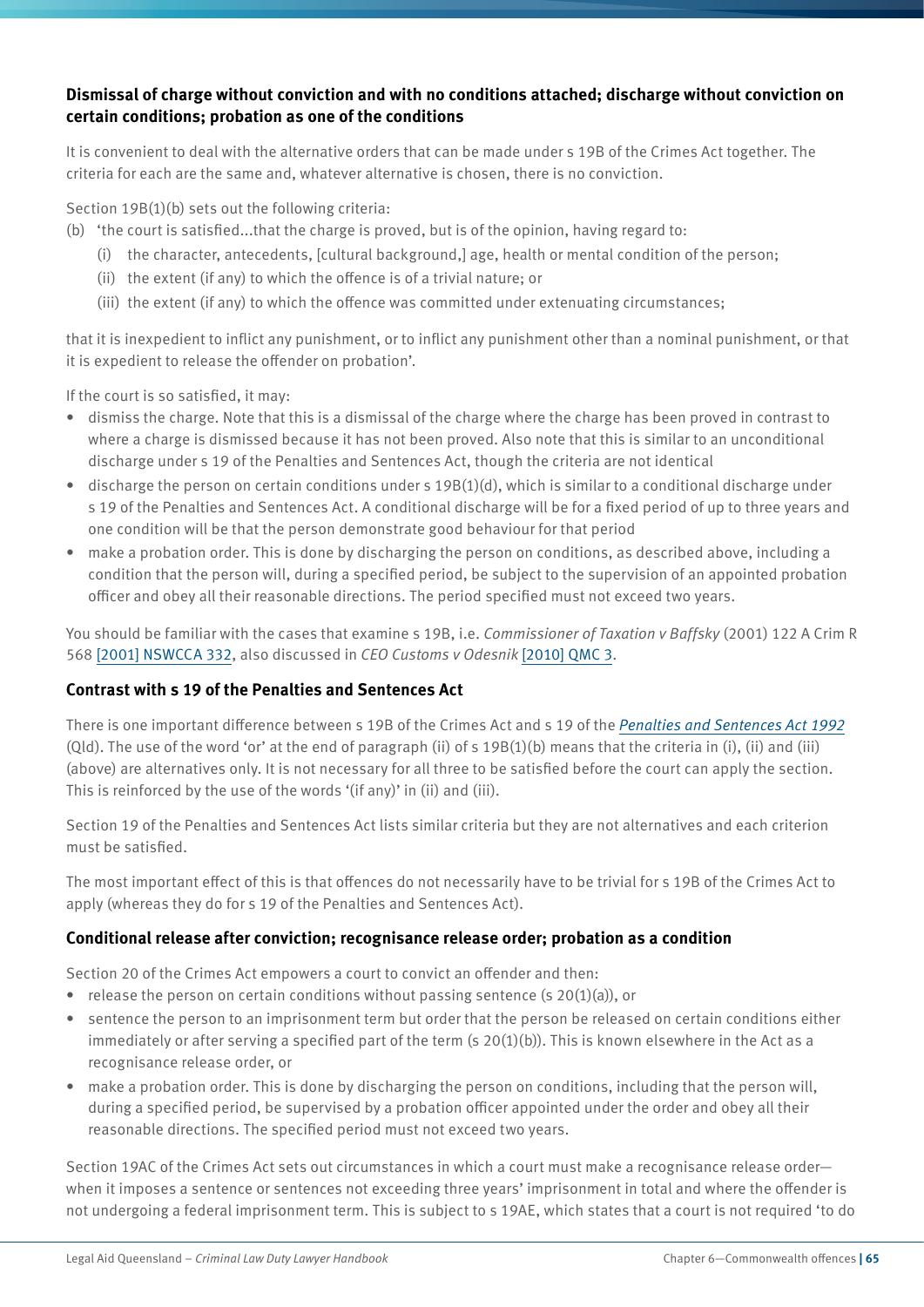so if, having regard to the nature and circumstances…and to the antecedents of the person, the court is satisfied that such an order is not appropriate'.

Note also that a court is not required to make a recognisance release order if the sentence or sentences imposed do not exceed six months imprisonment (s 19AE(3)).

The effect of s 19AC is that (subject to s 19AE), whenever the court imposes a sentence that does not exceed three years, it must order that the person be released under s 20(1)(b) on conditions either immediately or after serving a specified imprisonment period.

#### **Community service**

Under s 20AB, a court may, after conviction, make a community service order for a federal offence (s 20AB(3)). State laws regarding community service orders will apply.

#### **Imprisonment**

As with fines, the actual legislation under which a person is charged will generally set out a maximum term of imprisonment that a court can impose for the particular offence. Unless a term of imprisonment is set out, either in the offence section itself or elsewhere in the legislation, a court cannot directly impose imprisonment (though s 15A of the Crimes Act allows imprisonment in default of payment of fines according to state law).

Where an indictable offence is dealt with summarily, the maximum term of imprisonment (and maximum fine) that may be imposed is as set out in s 4J of the Crimes Act.

Section 17A of the Crimes Act states that '[a] court shall not pass a sentence of imprisonment on any person for a federal offence…unless the court, after having considered all other available sentences, is satisfied that no other sentence is appropriate in all the circumstances of the case'.

Section 17B(1) states that, if a person (who has not previously been sentenced to imprisonment for any federal, State or Territory offence) 'is convicted of one or more [federal offences]…relating to property, money or both, whose total value is not more than \$2000', the court must not impose imprisonment 'unless, in the opinion of the court, there are exceptional circumstances that warrant it'.

Section 17A applies subject to any contrary intention in the law creating the offence (s 17A(4)). In determining whether the \$2000 limit referred to above has been reached, other offences taken into account in sentencing under s 16BA should also be considered.

Note that ss 16E–19AA of the Crimes Act cover other aspects of imprisonment sentences, including when sentences are to commence; cumulative, partly cumulative, or concurrent sentences; and remissions.

#### **Fines**

The maximum fines for particular offences are set out under the individual offences. Maximum fines are generally set out in the particular legislation under which a person is charged.

If an indictable offence is dealt with summarily, the maximum fine (and maximum imprisonment term) is as set out in s 4J of the Crimes Act.

### **6-11 Fine option orders**

Under s 15A of the Crimes Act, a court, in dealing with Commonwealth offences, can make a fine option order in lieu of fine payment if the defendant applies under Queensland law (see the discussion of fine option orders in Chapter 13 of this handbook; in particular, the criteria for making a fine option order).